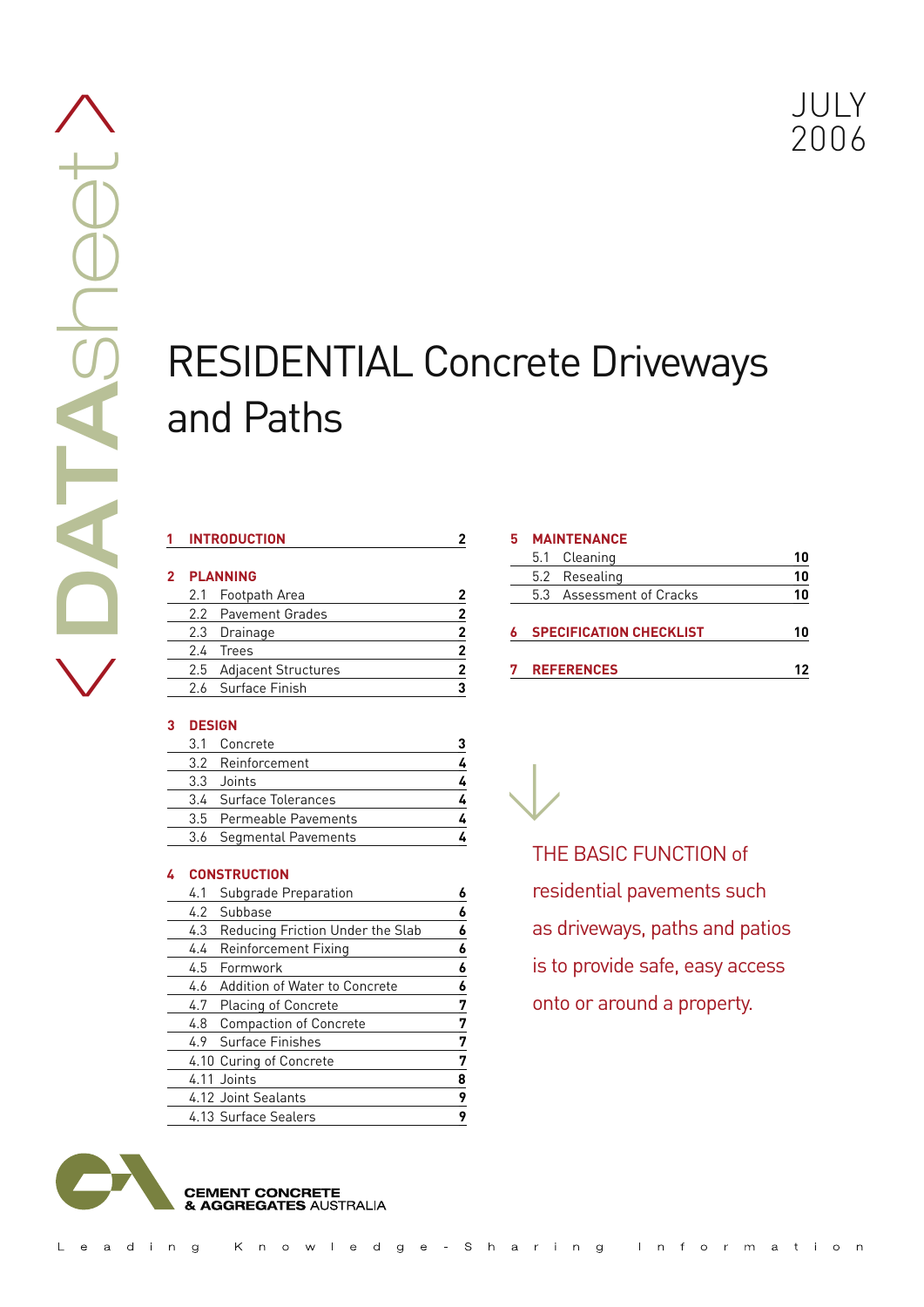#### **1 INTRODUCTION**

The basic function of residential pavements such as driveways, paths and patios is to provide safe, easy access onto or around a property. Concrete is typically used to not only provide a durable paving surface, but one which can also incorporate a wide range of decorative finishes to complement the design and landscaping of the residence.

While providing a concrete pavement on the ground is relatively straightforward, there are many aspects of residential pavement design and construction that need to be considered in order to produce a finished product that will satisfy both the functional and aesthetic requirements demanded by home owners.

This Data Sheet provides guidance on the planning, design, construction, maintenance and specification aspects that need to be considered to ensure a successful concrete paving project.

#### **2 PLANNING**

# **2.1 Footpath Area**

Pavements between the kerb-and-gutter and property boundary will generally have to comply with the requirements of the Local Authority in respect of levels, grades and minimum details (thickness, reinforcement and concrete strength). These should be determined initially, as they may affect the grades (and possible need for transition zones) for the remainder of the driveway, especially on steep slopes with short distances from the boundary to the house.

#### **2.2 Pavement Grades**

To allow adequate drainage of the surface, the recommended minimum grade or crossfall for a pavement is generally 1 in 100 (1%), or 10 mm per metre.

The maximum grade should not exceed 1 in 20 (5%) in the footpath area or 1 in 4 (25%) within the property boundary. Note that as the actual requirements may vary from these limits, especially in hilly areas, it is always advisable to check with the relevant Local Authority.

Where grades steeper than 12.5% are necessary for driveways or where vehicles have low ground clearance, a transition zone at either end of the steep section may be required to prevent vehicles from 'bottoming' on the driveway, see **Figure 1**.



\* The advice of the Local Authority should be sought to obtain grade requirements for the area between the street and property boundary.

**Figure 1:** Transition zones for driveways

#### **2.3 Drainage**

The stormwater drainage system (including pavement levels and/or falls) should ensure that there is no ponding deeper than 10 mm on the surface 15 minutes after the cessation of rainfall.

Where a pavement can not be graded away from a building (eg driveways that slope toward the house), a suitable drain should be provided adjacent to the building to divert stormwater runoff.

#### **2.4 Trees**

The presence of trees adjacent to the pavement may cause soil movements that change the ground levels and result in cracking of the pavement. Particularly with expansive clays, the moisture drawn by tree roots can dry the soil, causing it to shrink and affect the pavement levels. More directly, tree roots may find their way under the pavement and cause damage by lifting sections of the slab. Further information can be found in BTF18<sup>1</sup>.

#### **2.5 Adjacent Structures**

Where driveways and pavements are constructed adjacent to houses and other structures, a number of items may need to be considered:

- **n Termite barriers.** It is important not to construct the pavement at a level that will obstruct any required visual termite inspection zone.
- **Finished levels.** The Building Code of Australia<sup>2</sup> (BCA) requires paved areas that have a slope away from the building of at least 50 mm (25 mm in South Australia) over the first 1 m from the building to be at least 50 mm (75 mm in South Australia) below the finished surface of the adjacent slab-on-ground. This minimum height may need to be increased if the required slope can not be provided, there is a possibility of flooding, or local plumbing regulations require specific heights between the overflow relief gully and drainage fittings and ground/ paving level.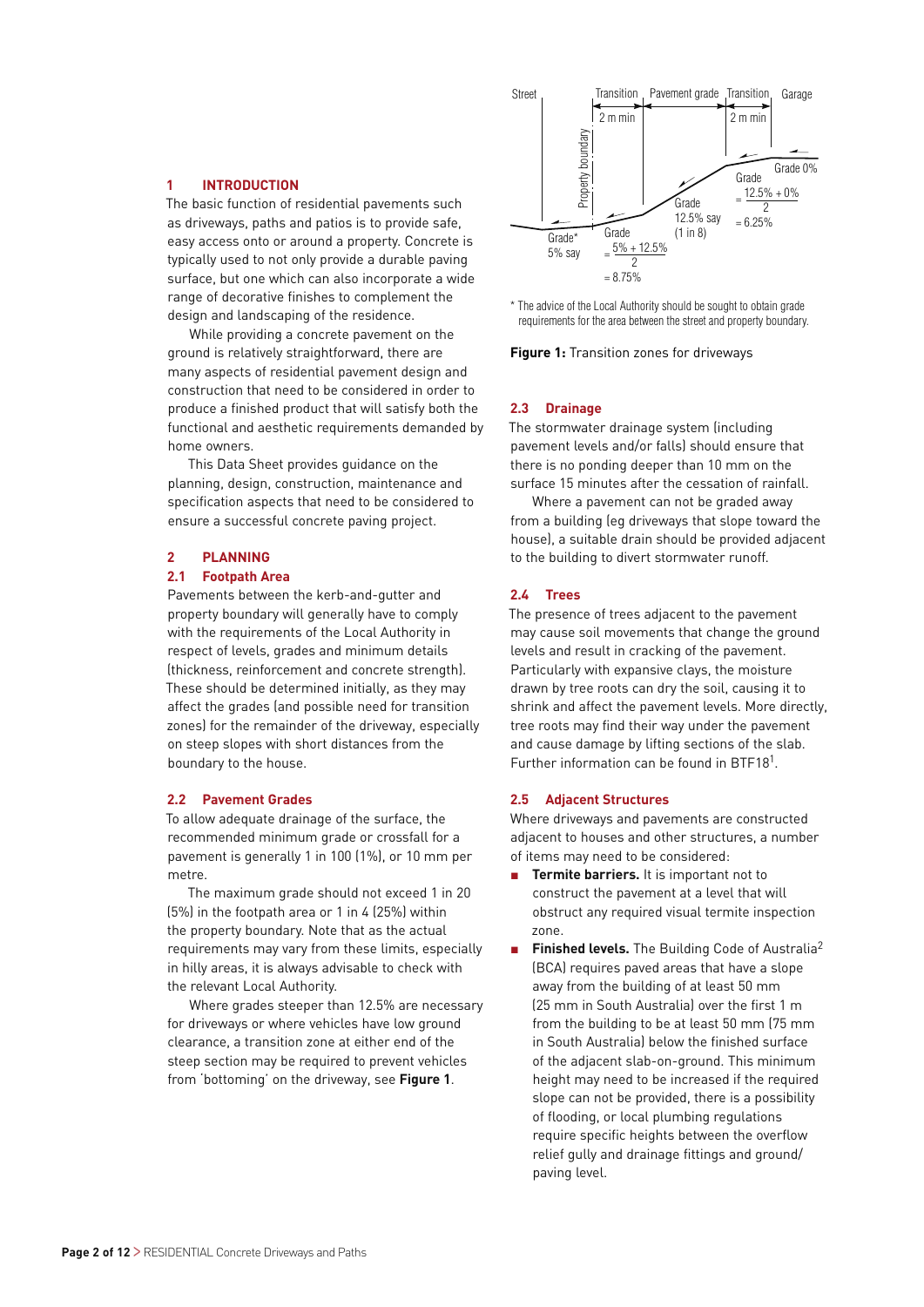- <sup>n</sup> **Flashings and damp-proofing courses.** The BCA requires that the height of a damp-proofing course or flashing serving as a damp-proofing course be at least 75 mm above the finished surface level of the paving adjacent to the wall.
- **Sub-floor ventilation openings.** If any existing sub-floor ventilation openings are covered by the paving, the BCA requires new openings to be provided to reinstate the required ventilation area.
- **Ground movement.** In clay soils, the moisture content of the soil beneath areas of large paving may change over time, possibly causing movement of the soil and consequent changes to the paving and adjacent building levels. The possible effects of this movement on the drainage and adjacent walls should be considered.

#### **2.6 Surface Finish**

While the range of surface finishes possible with concrete is too extensive to cover here, a surface finish appropriate for the application must be selected. Items to be considered when selecting/ specifying finishes include:

- **n** Grade of pavement. Steep pavements generally require a coarse surface texture to provide skid and slip resistance, especially if a surface sealer is applied. Depending on the grade, steel trowelled, polished, stamped and smooth aggregate type finishes may be unsuitable. Coarse broomed, tyned, dragged and stencilled finishes would be more suitable. Also, exposed aggregate finishes may require an angular (crushed) stone instead of a smooth rounded stone.
- **Slip resistance.** Some surface texture is required to provide slip resistance, particularly in wet conditions. Note that if the pavement is subject to barefoot traffic (ie around a pool) the texture should not be too coarse. Suitable finishes for these applications include wood float, light broom and pebblecrete.
- **Cleaning.** For pavements subject to spills (eq. barbeque, outdoor kitchen and eating areas), smooth finishes are the most appropriate since they are easy to clean and maintain. Use of a surface sealer can prevent spillage from penetrating the concrete and facilitate cleaning.

# **3 DESIGN**

#### **3.1 Concrete**

**Strength** – The majority of concrete used in residential pavements is'**N**ormal'class concrete with a minimum strength of 20 MPa (ie N20 concrete). A higher strength may be required in certain situations, viz:

- **Heavier Loads.** If the pavement is being used by vehicles between 3 and 10 t gross mass, and infrequently by heavier vehicles that do not exceed the statutory limits for tyre, wheel and axle loads, an N25 concrete is recommended.
- **n Abrasion Resistance.** This is the ability of the concrete surface to resist wear; it is directly related to the strength of concrete and the quality of the surface finish. An N20 concrete is satisfactory for most residential paving applications, including typical driveways. For use by heavier pneumatic-tyred vehicles up to 3 t, an N25 concrete is recommended, and for vehicles over 3 t, an N32 concrete.
- <sup>n</sup> **Freezing and Thawing.** An N32 concrete should be used if the pavement is subjected to occasional exposure to freezing, and an N40 concrete where more than 25 freezing cycles occur each year. Also, an air entraining agent should be used in the concrete mix. (Note: air entraining agent above 5% would make the concrete Special class.)
- **salinity.** If salts are present in the soil or groundwater, increasing the concrete strength to provide improved durability is advisable<sup>3</sup>. N25 concrete is recommended for moderately saline soils, N32 for very saline soils and N40 for highly saline soils. Also, a plastic membrane should be provided under the pavement to reduce the risk of a white deposit of salts (efflorescence) developing on the surface.

**Other Properties** – If properties other than strength are required, a '**S**pecial' class (eg S20) rather than normal-class concrete should be specified. For coloured and decorative pavement finishes, some of the properties (apart from the strength) that may be required include:

- **n Colour pigments.** Supplier, colour and percentage by weight of cement to be used.
- **Aggregates.** Any information necessary to identify the stone required – size, type, texture, colour (eg nominal 10-mm aggregate consisting of 90% brown rounded river gravel and 10% crushed white quartz).
- **n Cement colour.** Normal grey, off-white or white. Note that the availability of these should be checked prior to specifying. An alternative to achieve a lighter colour is the use of a titanium white colour pigment.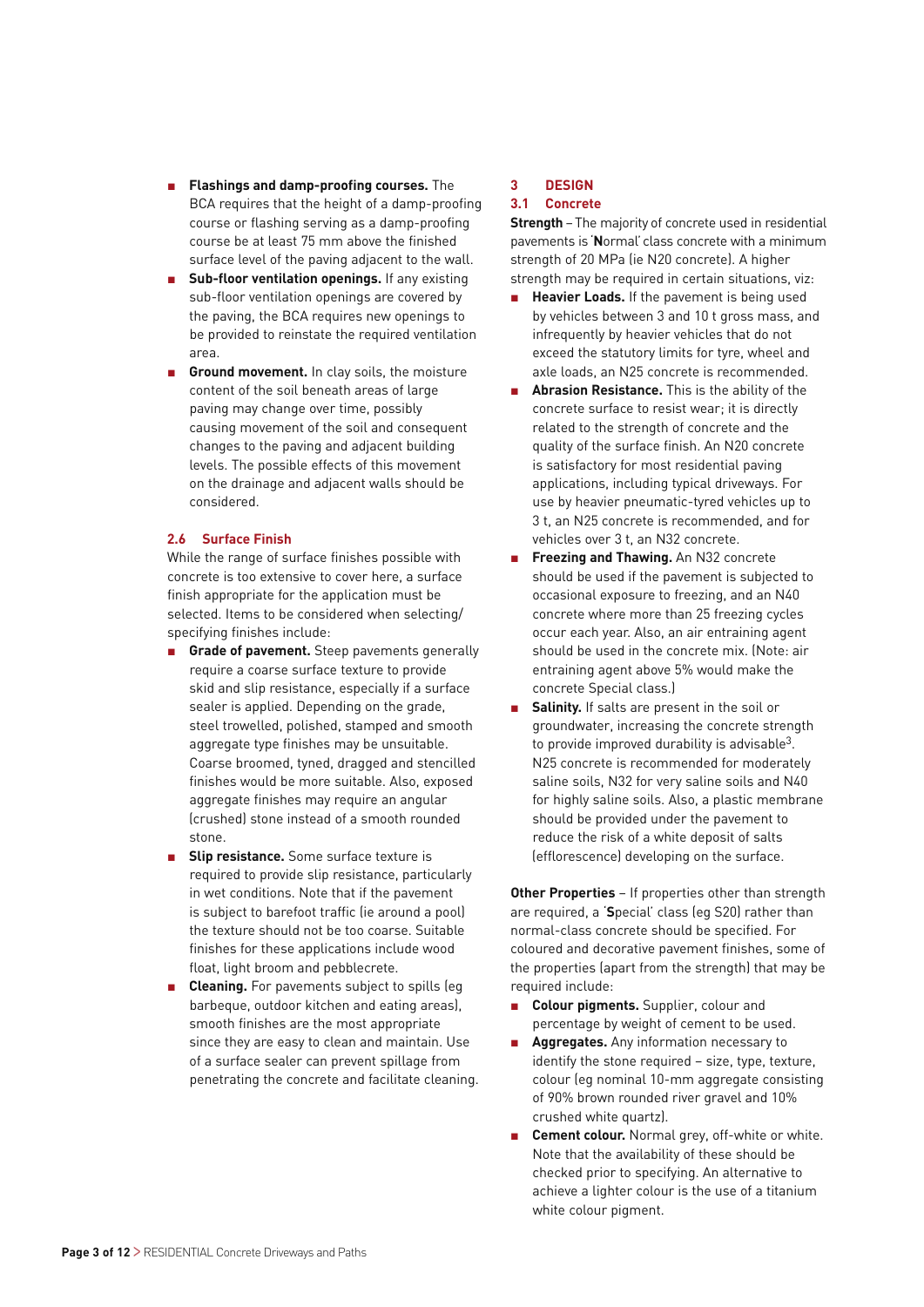**Thickness** – Pavements for foot traffic only (eg paths and patios) should have a minimum thickness of 75 mm. Pavements for vehicles less than 3 t gross mass should have a minimum thickness of 100 mm. Pavements for vehicles between 3 and 10 t gross mass and infrequent use by heavier vehicles that do not exceed the statutory limits for tyre, wheel and axle loads, should have a minimum thickness of 150 mm.

#### **3.2 Reinforcement**

The use of steel reinforcement or mesh does not increase the load capacity of the pavement, or affect its thickness. Its function is mainly to hold tightly closed any cracks that may form. In general, the amount of reinforcement required to provide the appropriate degree of crack control will depend on the thickness of the slab and the joint spacing.

For footpaths which typically have closelyspaced joints (up to 2 m), and hence little risk of cracking, either no reinforcement, or an SL52 mesh is generally appropriate. For 100-mm-thick pavements having joints spaced further apart (up to 3 m), a minimum SL62 mesh would typically be used, and for 150-mm-thick pavements, SL82 mesh.

Note that in some cases increasing the minimum reinforcement would be recommended. For example, where decorative finishes are required, increasing the mesh size by one or even two sizes, will provide better control of cracking that may occur, so that it does not significantly affect the appearance.

#### **3.3 Joints**

Joints in concrete pavements fall into two basic categories: those that allow movement (isolation and expansion joints) and those that control cracking of the concrete (control or contraction joints). A further type, construction joints, used when there is a break in concrete placement, is rarely required in residential pavement work.

Isolation joints are used to separate the pavement from any abutting buildings, existing pavements, or rigid structures such as drainage pits, access holes or columns which may cause restraint of the pavement and thereby increase the risk of cracking.

Expansion joints are used in large areas of paving to accommodate expansion, primarily due to elevated temperatures during periods of hot weather. They should be provided at maximum 15-m centres.

Control joints typically form a weakened plane at which the concrete cracks. Without them, drying shrinkage will result in random cracking. They should be provided at maximum 3-m centres, at any changes in shape (eg a narrow path attached to a driveway), at any changes in direction (eg around

corners, especially where a re-entrant corner may be formed), and at any rigid structures (eg access holes, pits, columns) that may prevent movement and increase the risk of cracking.

Wherever possible, the location of joints should be planned. A typical layout of joints in the paving to a residence is shown in **Figure 2**. Note that one aim should be to make the concrete panels defined by joints roughly square in shape. The ratio of width to length should not exceed 1:1.5.

For decorative work, joints should if possible be located to suit the proposed decorative pattern or finish.

With all joint types, the angles formed at edges and intersections of joints should not be too acute, as this increases the risk of cracking and/or breaking off the tapered section of concrete. A good detail in these situations is to keep at least 500 mm of the joint at more than 75° (and preferably at right angles) to the slab edge **Figure 3**.

#### **3.4 Surface Tolerances**

Pavements generally have to meet two independent tolerance criteria: the 'flatness' of the surface and 'levelness' or variation from the designed elevation. Both of these should be specified.

The flatness tolerance gives the permitted variation from a 3-m straightedge placed on the surface. For hand-placed pavements, a reasonable flatness tolerance is a maximum deviation or gap of 12 mm under a 3-m straightedge placed anywhere on the pavement, including on slopes.

The levelness tolerance gives the permitted variation of the slab surface from a fixed external reference point or datum. A reasonable tolerance for the surface of a newly-constructed pavement would be ±10 mm from the designed level or elevation. For sloped surfaces, a maximum deviation of 10 mm from a line joining the 'control' points (ie the levels at the top and bottom of the slope) is recommended.

Note that the minimum slab thickness should be maintained.

# **3.5 Permeable Pavements**

For environmentally sensitive areas, permeable concrete which allows water to infiltrate through the pavement is available. Information on these types of pavements is outside the scope of this document but can be found elsewhere<sup>4</sup>.

# **3.6 Segmental Pavements**

Concrete segmental pavers ranging from small brick-sized units to the larger flag pavers are available in a variety of colours, finishes and textures. Information on segmental pavers is available from the Concrete Masonry Association of Australia<sup>5</sup>.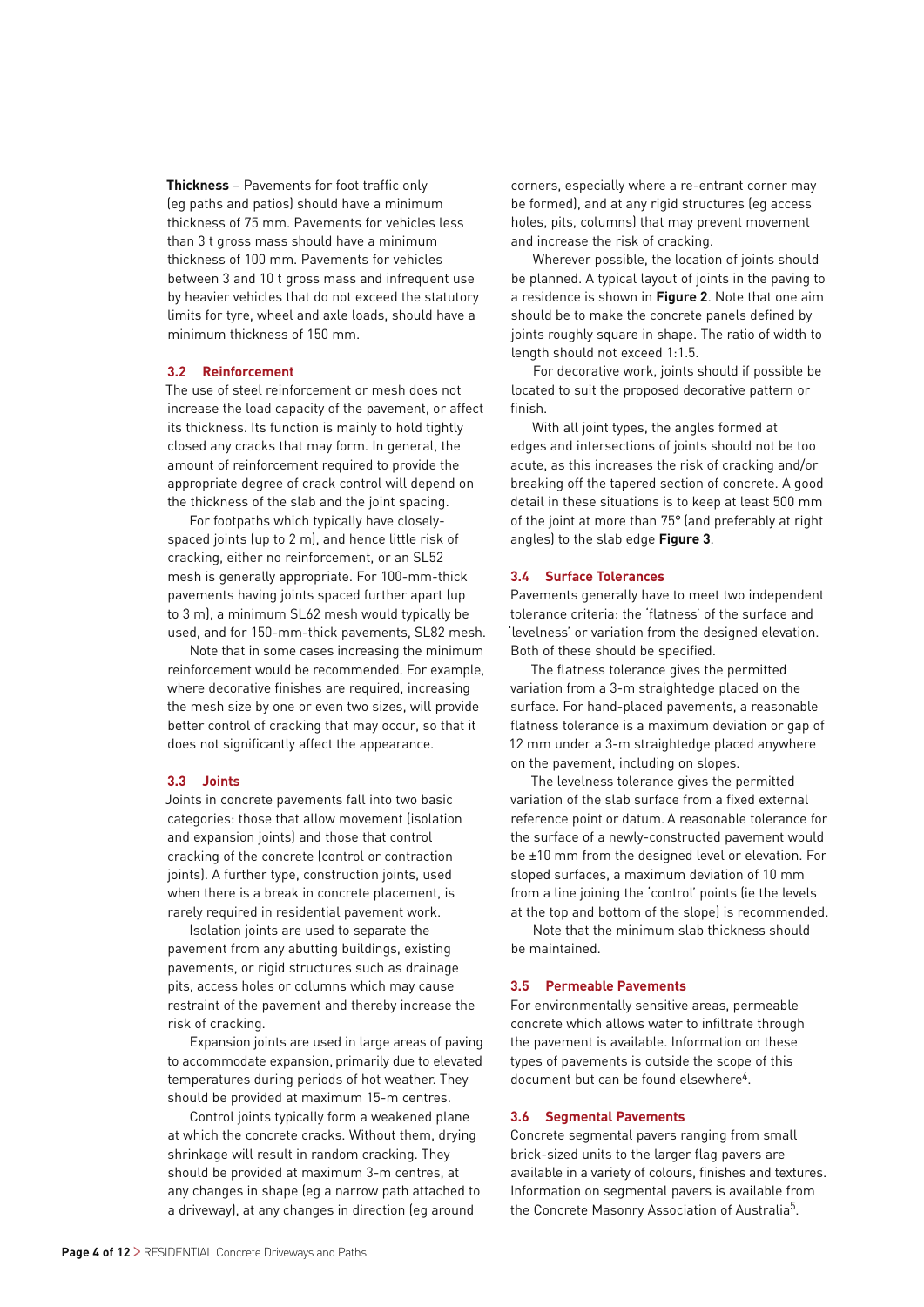

**Figure 2:** Typical joint layout



**Figure 3:** Joint perpendicular to slab edge

# **4 CONSTRUCTION**

# **4.1 Subgrade Preparation**

The preparation of the subgrade (supporting ground) for residential pavements is a relatively simple process as typically the loads are light. All topsoil (which may settle) should be removed and the area levelled to provide a uniform platform for the pavement. For heavy loads, the ability of the subgrade to adequately support the loads without excessive deflection and cracking of the pavement needs to be considered.

A reasonably uniform foundation is essential to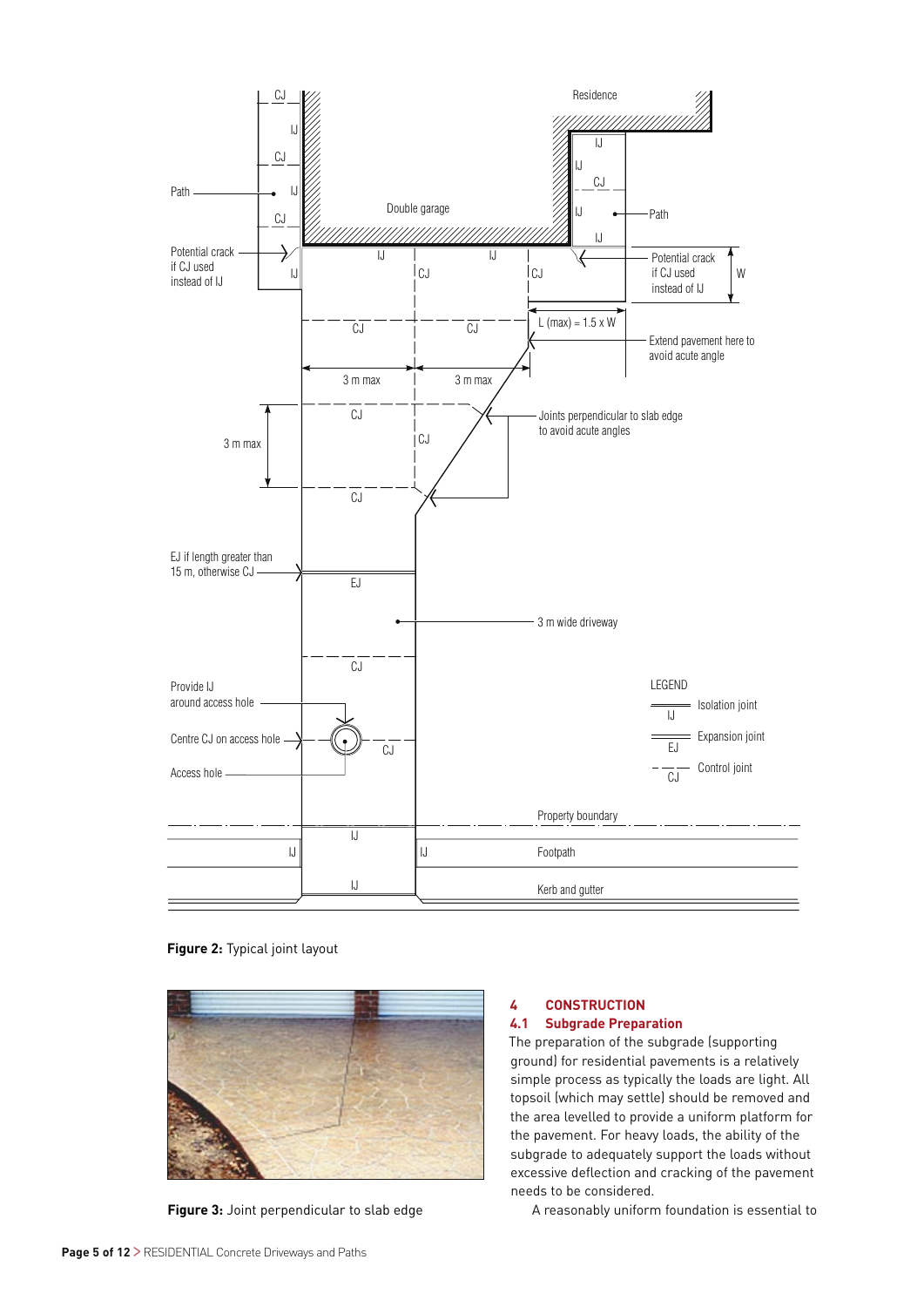the long-term performance of a concrete pavement. An assumption that a concrete pavement will bridge over a poor subgrade could lead to a false sense of security. Thus, any poor, saturated, highly compressible or otherwise weak areas should be removed and replaced with suitable subgrade or roadbase material, adequately compacted with a plate compactor or small roller, to avoid subsequent settlement. The same applies to the backfilling of service trenches.

A level area also minimises the friction between the pavement and ground. This reduces the restraint of the pavement, and in turn, the risk of unplanned cracking.

#### **4.2 Subbase**

On highly expansive clay subgrades, significant volume changes can occur in the soil resulting in non-uniform support of the slab, and subsequently early slab failure. Potential problems can be minimised by appropriate pavement design, the provision of a subbase, or stabilisation of the subgrade material.

The function of the subbase (or cover layer) of low-volume-change soil is to minimise moisture migration under the pavement, and hence changes in the moisture content and volume of the underlying expansive soil **Figure 4**. It also provides more-uniform slab support by equalising minor subgrade defects. The appropriate thickness of the non-expansive subbase layer depends on the site conditions and local experience; in the majority of cases, a 100-mm thickness is recommended.

Alternatively, a layer of the existing clay soil may be stabilised (generally with lime or cement) to enhance its stability under conditions of alternate wetting and drying.

#### **4.3 Reducing Friction Under the Slab**

Providing polyethylene sheeting or a 20-mm-thick layer of sand beneath the pavement is an effective way of reducing the friction between the slab and subgrade/subbase. Compared to placing the



**Figure 4:** Typical pavement cross-section

concrete directly on a plastic soil such as clay, the frictional force – and hence restraint of the slab – can be more than halved. This allows the concrete slab to move more freely as a result of factors such as drying shrinkage and thermal volume changes, thereby reducing the risk of cracking.

If using sand, it is important that the percentage of fine material such as silt and clay be limited to about 5%, so that the material does not bind together, thereby restricting movement of the slab.

#### **4.4 Reinforcement Fixing**

The reinforcement (usually mesh) should be located within the top half of the pavement, and have a minimum 30 mm of concrete cover to the top of the slab. It should be fixed in position using suitable supports or bar chairs, spaced at maximum 800‑mm centres to prevent sagging of the reinforcement during concrete placement. Note that for light meshes, the spacing may need to be reduced to prevent sagging.

Mesh should not be walked into position or lifted to height using a hook during concrete placement. Nor should the concrete truck be driven over it to gain access for concrete discharge.

Where sheets of mesh are joined, they should have a minimum overlap of two cross wires (ie the two outermost cross wires of each sheet are overlapped).

#### **4.5 Formwork**

Formwork should be secured accurately in position to maintain lines and/or shape during concrete placement, and set to the correct levels so as to provide a guide for the finished surface levels and tolerances.

#### **4.6 Addition of Water to Concrete**

No water (in excess of the mixing water) should be added to the concrete mix as this will increase the water-cement ratio, resulting in a lower strength concrete that is less able to resist the surface abrasion and wear caused by traffic.

Also, excess water will generally increase the drying shrinkage of the concrete which may result in either unplanned cracking, or crack widths wider than would normally be expected.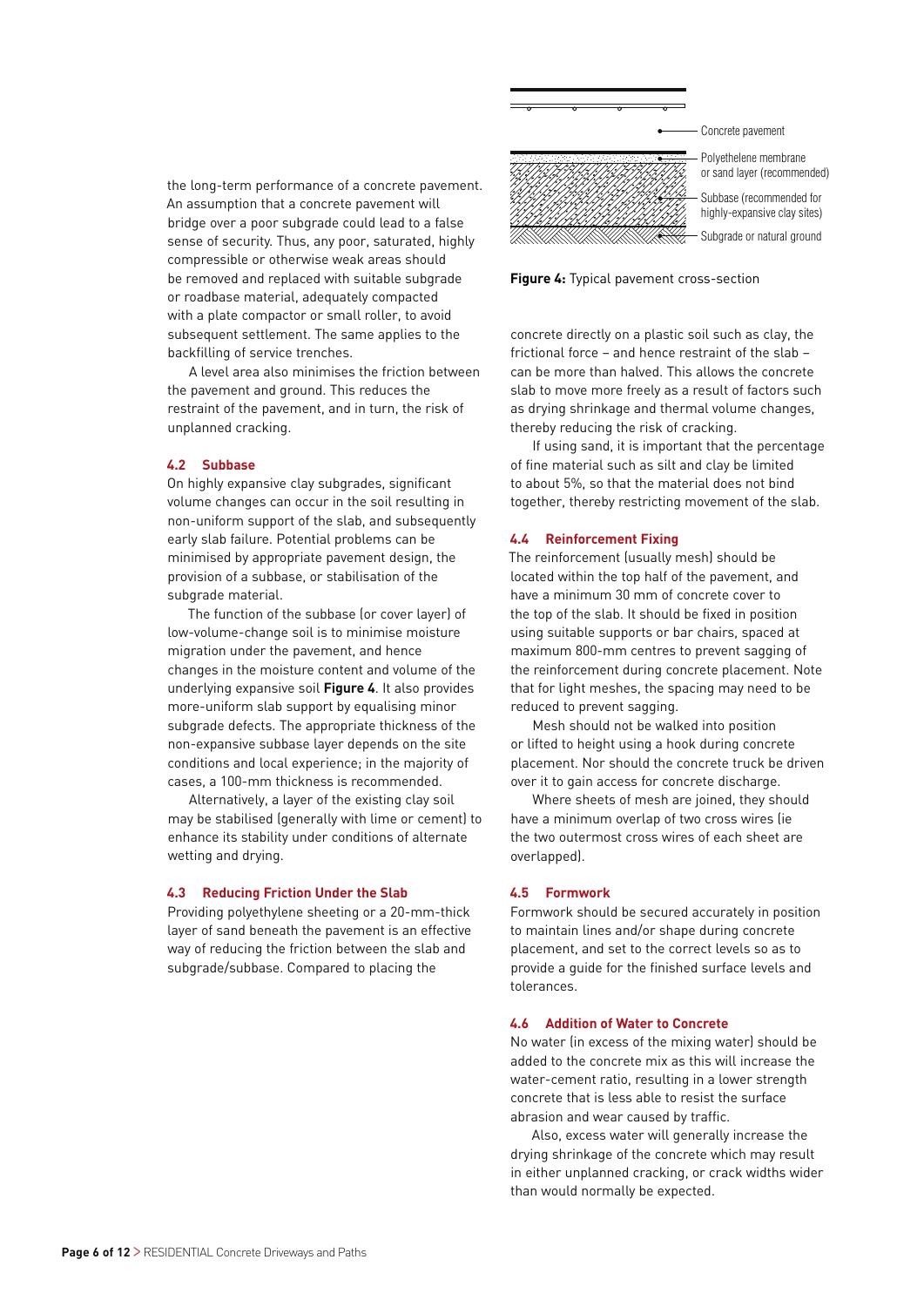#### **4.7 Placing of Concrete**

Concrete placement should commence from one corner of the pavement and proceed continuously out from that point, with new concrete always being deposited onto the face of the concrete already placed to ensure interblending and avoid segregation, ie the separation of the aggregate from the cement paste within a concrete mix which may lead to honeycombing in the hardened concrete.

When placing concrete the following should be considered:

- **n Transport.** The majority of concrete is moved from the concrete truck to its final location by a concrete pump. If a wheelbarrow is used, a typical placing rate of about 1 to 1.5  $m^3/h$  can be achieved, the travel distance is limited to about 50 m for continuous work, and a relatively level, smooth access is required to avoid jolting and possible segregation of the concrete.
- **Water.** Any water ponding on the ground should be removed prior to placing the concrete to avoid problems with increasing the watercement ratio, segregation and washing out of cement paste from the aggregate, all of which can affect the strength and durability of the concrete.
- **Segregation**. Segregation should be avoided by placing concrete as near as possible to its final location; concrete should not be made to flow into its final position through the use of say immersion vibrators, or be dropped from heights of more than 2 m.
- **Slopes**. Concrete placement should commence at the lowest point.
- <sup>n</sup> **Hot and cold weather conditions.** Concrete should not be placed at ambient temperatures higher than 30°C or lower than 10°C without taking the appropriate precautions; if temperatures exceed 35°C or fall below 5°C concrete placement should not be undertaken.

In hot weather, the main concerns are cracking of the surface due to rapid drying and loss of strength due to inadequate curing. Flaking of the surface may also occur as the rate of drying may exceed the rate of bleeding, leading to premature finishing of the slab or the application of subsequent surface coatings/ treatments. The use of wind breaks, shade covers and application of an evaporative retarder such as aliphatic alcohol should be considered.

In cold weather, delayed setting and finishing times, slower strength gain and even freezing of the surface are of concern. Concrete should be protected from freezing for at least 24 hours after finishing.

#### **4.8 Compaction of Concrete**

Adequate compaction of the concrete significantly reduces its porosity, increases its strength, enhances the abrasion resistance and general durability, and minimises the risk of cracking.

While any deeper sections of the pavement such as edge thickenings and downturns should be compacted using an immersion vibrator, for slabs on ground that are 100 mm or less in thickness, adequate compaction can usually be achieved through the placing, screeding and finishing processes. Sometimes, surface vibration will be used in the form of a small hand-held vibrating screed. Immersion vibrators are not recommended for 100-mm-thick slab-on-ground construction as the slab depth does not allow proper immersion of the vibrator head, and the plastic membrane (if present) may be damaged.

#### **4.9 Surface Finishes**

Slip- and skid-resistant concrete surfaces can be achieved by the appropriate texturing during the finishing operations. The term 'slip' refers to pedestrian traffic while 'skid' is the term used for vehicular traffic.

A wooden or sponge float finish is generally suitable for foot traffic on level or near-level paving. Broomed finishes can produce a greater degree of skid resistance, suitable for vehicular traffic. For greater skid resistance on ramps, a steeltyned comb can be used to groove the concrete surface. Compacting the surface of the concrete by trowelling will improve the strength and abrasion resistance, thereby assisting to maintain the skid resistant properties of the surface. It is important therefore that, where possible, the surface be trowelled either prior to the finish being applied (ie broom finish) or during the process of applying the finish (ie colour surface toppings).

Given the range of decorative products, finishes and finishing techniques available, the suitability of the finish for the intended purpose should be confirmed with either the manufacturer or applicator.

Where a surface sealer that may affect the texture is applied, care should be taken to ensure the finished surface provides the necessary slip and skid resistance. Incorporating silica dust or carborundum dust in an applied sealer is another technique to either maintain or improve the slip/ skid resistance.

#### **4.10 Curing of Concrete**

Residential pavements for foot and light vehicular traffic should be cured for a minimum period of 3 days. This should be increased to 7 days if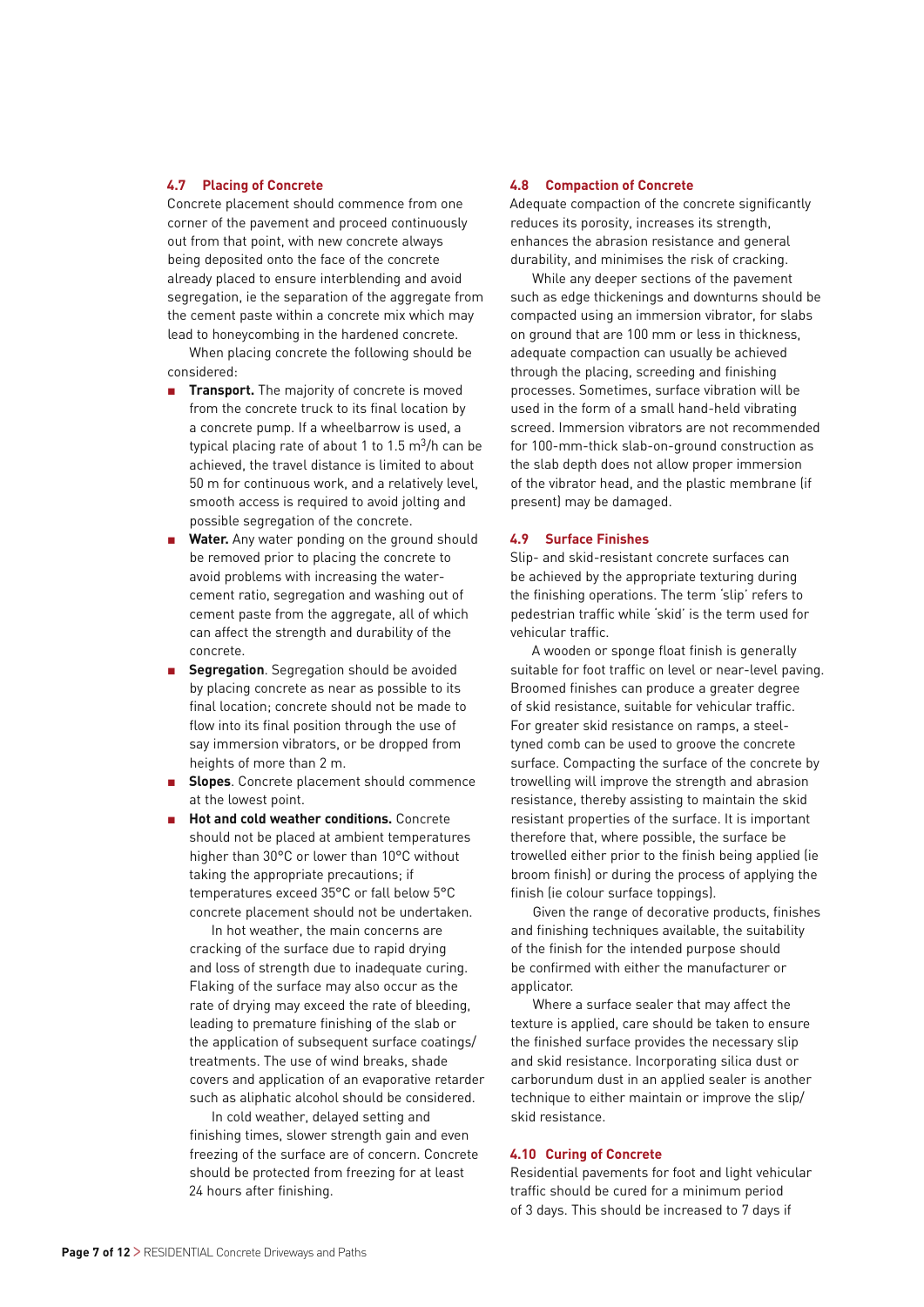located near the coast (within 1 km) and/or subject to heavier traffic. Curing allows the concrete to achieve its potential strength and durability. When concrete is not cured (ie is allowed to dry out quickly), a significant reduction in its strength results. The reduction of concrete strength has a significant effect on abrasion resistance of the surface of the pavement when used by vehicular traffic. One of the main contributors to surface wear and dusting problems is the reduction in strength due to inadequate compaction and curing.

Typical methods of curing concrete pavements include: covering the concrete with an impermeable membrane (eg plastic sheeting, chemical curing compound); or keeping any exposed surfaces continuously wet (eg ponding or spraying with water). Wetting at intervals (eg in the morning and afternoon) does not keep the concrete continuously moist, particularly in hot weather conditions and is therefore not regarded as an adequate method. Black plastic should not be used for curing of external surfaces, as this may increase heat gain and cause problems with slab curling.

Coloured concrete pavements should not be cured with plastic sheeting, damp sand or wet hessian, as these materials may promote uneven colour or staining. Chemical curing compounds compatible with the sealer, or the sealer itself if complying with the requirements of a chemical curing compound, should be used for these types of decorative pavements.

#### **4.11 Joints**

Isolation joints **Figure 5** should not impede any relative movement. This may be horizontal, vertical or both and may include rotation. While movement from concrete drying shrinkage will normally cause the joint to open with time, temperature changes may give rise to joint closing movements.

Expansion joints **Figure 6** typically have dowel bars connecting the slabs to provide load transfer and avoid changes in the levels from one slab to another. As a guide, for 100-mm-thick pavements intended for vehicles less than 3 t gross mass, 12-mm-diameter dowels at maximum 400-mm centres would be satisfactory.

Control joints **Figure 7** can be made by:

- inserting a pre-moulded strip into the concrete as it is being placed;
- use of a grooving tool immediately after the concrete has been placed; or
- sawing a groove when the concrete has hardened sufficiently to prevent raveling.
- Using a proprietary pressed metal key joint.



**Figure 5:** Typical isolation joint



**Figure 6:** Typical expansion joint



(a) CRACK-INDUCED JOINT (SAW CUT, INSERT OR TOOLED)



(b) KEY JOINT (PRESSED-METAL OR FORMED)

**Figure 7:** Typical control joint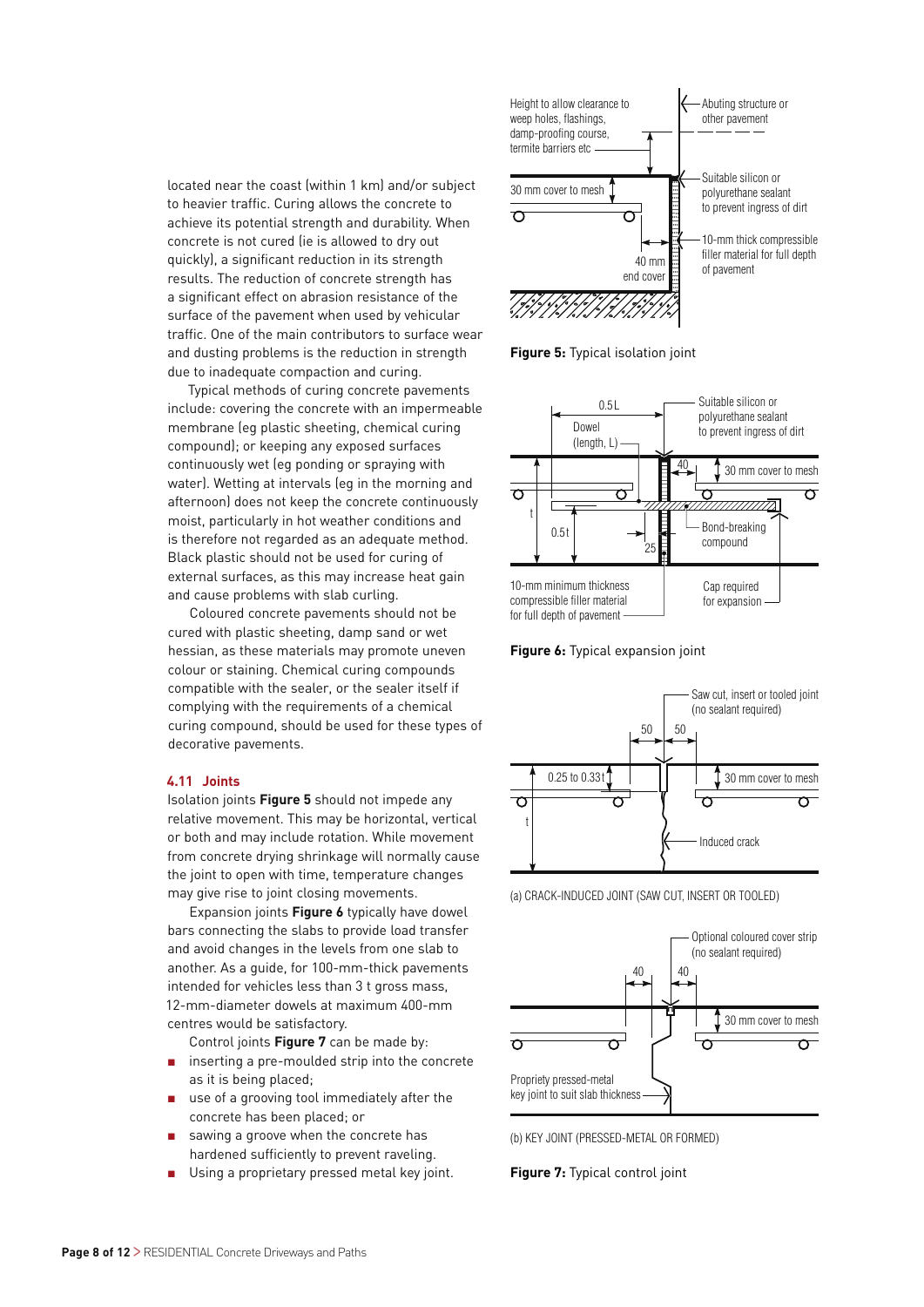

**Figure 8:** Typical construction joint

- **n** Joint geometry. For typical joints, the crosssectional depth of the seal should be at least half the width, and never greater than the width.
- **Backing systems.** To perform adequately when the pavement moves, sealants should adhere only to the sides of the joint. While the joint filler will normally ensure this, a backing rod may sometimes be necessary to achieve the required joint geometry.
- **n** Setting time. The setting time of the sealant determines when it can be brought into service, or when the pavement can be used. Polyurethane sealants will cure at a rate of about 2-3 mm of depth per day in temperatures over 5°C. Fast-curing and two-part products will be marginally faster. Silicones skin quickly but have a slower cure-through-depth time.

#### **4.13 Surface Sealers**

Sealers are used to prevent staining and to facilitate cleaning of the concrete surface. They should be applied after the curing period and when the concrete has dried out sufficiently to allow the sealer to penetrate into the concrete surface. Note that some sealers may also function as a chemical curing compound and should be applied after finishing. Some sealers may also be tinted and thus provide both a seal and a coloured finish.

As the penetration of sealers into the concrete surface varies, their suitability for a particular application should be discussed with the manufacturer. Steep driveways warrant special consideration; non-penetrating sealers that form a film on the surface can reduce slip and skid resistance, and are thus generally not suitable for this application unless the surface texture applied to the concrete is coarse enough to still provide adequate slip and skid resistance. Penetrating sealers or those with slip-resistant properties are recommended for steeper grades.

Note that:

- $\blacksquare$  If joints are saw cut, these should be installed prior to shrinkage cracking occurring. As a guide, saw cuts should be made not more than 12 hours after finishing of the slab if temperatures exceed 25°C, and not more than 16 to 18 hours after finishing of the slab for lower temperatures. To avoid delays, early-age saw cutting (ie the same day) is possible using specialised equipment. The surface should be thoroughly cleaned after cutting.
- If joints are wet-formed by scoring the plastic concrete with an edging tool (tooled joint), ensure that the groove does not fill with cement slurry and render the joint less effective.
- If joints are formed by using proprietary pressed metal key joints, they should be securely fixed in position to maintain straight lines during placement of the concrete.
- While reinforcing mesh will normally be terminated 50 mm away from control joints, it may extend across the joint to provide better control of movement on, say, highly expansive clays. In this case, 50% of the mesh should be cut to assist in the formation of a plane of weakness at the joint location. To allow some tolerance in the location of the saw cut, crack inducer or tooled joint, the ends of cut wires should be at least 50 mm clear of the proposed joint location.

A construction joint **Figure 8** is used to accommodate an unplanned break in concrete placement. The joint should be formed to allow adequate compaction and finishing of the concrete along the edge. Once the concrete has hardened, the formwork is removed, the edge roughened to provide aggregate interlock across the joint and the new concrete placed against the existing edge.

#### **4.12 Joint Sealants**

Many types of joint sealants are available. For pavements, high-performance sealants such as polyurethane or silicone should be used. They are supplied in cartridges for easy use with a caulking gun, come in a range of colours to suit various decorative finishes and are UV light resistant.

While the life of the sealant depends on a number of factors, the following basic rules concerning their use should be observed to achieve adequate performance:

**n** Joint preparation. The surfaces should be clean, dry and primed if necessary. Applying sealants to 'green' concrete can result in bubbling and loss of adhesion. The surface temperature should be above 5°C.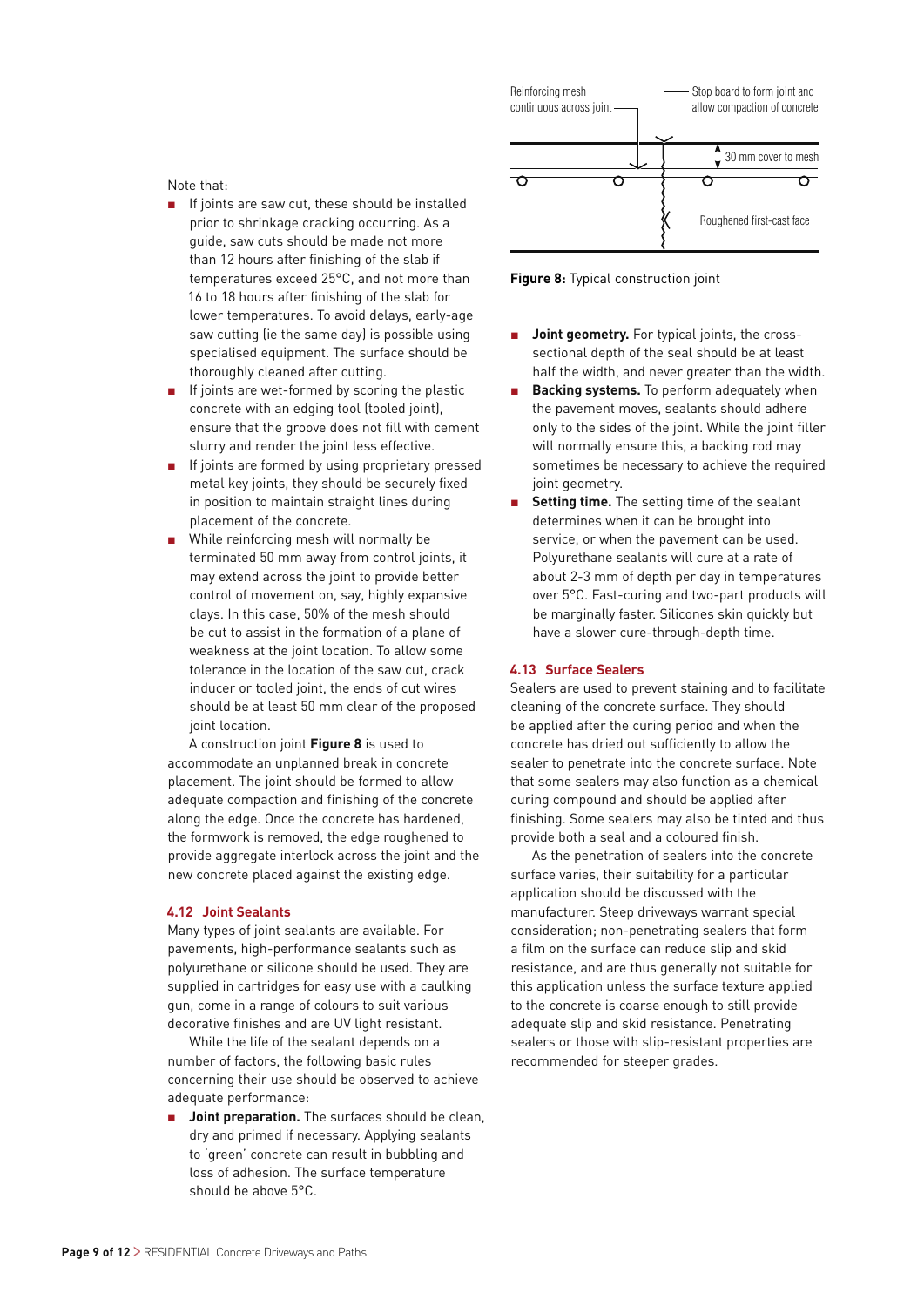# **5** MAINTENANCE

#### **5.1 Cleaning**

Cleaning should be undertaken as soon as possible following contamination or staining. Extending the area to be cleaned may also be necessary to achieve a uniform surface appearance.

High-pressure water is typically used for general cleaning, with a range of chemical cleaning products such as bleaching agents and acid-based solutions available to remove specific types of stains. Consideration needs to be given to the environmental effects along with the corrosiveness of the chemical and its effect on surface sealers and/or the colour and texture of the surface. For colour-sensitive situations, the use of mild detergent and steam cleaning should be considered initially. Milder chemicals such as oxalic acid, should then be tested before resorting to harsher chemicals.

#### **5.2 Resealing**

Numerous sealers in a range of categories are available, each offering different degrees of protection. Depending on the extent of abrasion and wear, and performance of the sealer itself, replacement after a number of years will be required. Note that penetrating sealers permeate and close off the small pores in the concrete, and are thus protected by the abrasion resistance of the concrete itself.

Due to the different types of sealers available, the sealer used should be noted so that a compatible sealer can be reapplied at a later stage if required.

#### **5.3 Assessment of Cracks**

While adopting good design, detailing and construction practices as outlined in this document will minimise the risk of cracking, there will be situations where cracks may occur as a result of movements in concrete due to changes in its moisture content and temperature. Pavements may also be subjected to excessive loads that may result in cracking.

If cracking does occur over time, it is important to identify the cause, and then assess whether the cracking is acceptable, or needs repair. While the visual acceptability of cracks is very subjective, a 0.3-mm-wide crack should be regarded as acceptable. Cracks wider than 1 mm should be assessed on an individual basis in terms of possible effects on durability and performance requirements and, depending on the surface texture and finish, also on aesthetic requirements.

#### **6 SPECIFICATION CHECKLIST**

The following provides guidance on the main items that may need to be considered in the specification for the construction of residential driveways and paths.

#### **PLANNING**

- The Local Authority's requirements for grades and pavement details between the property boundary and kerb should be ascertained.
- A sketch or drawing should be prepared indicating the location, dimensions, levels and or grades of the pavement and any associated drainage and Local Authority requirements.

#### **SUBGRADE**

- All topsoil, vegetation, debris and other foreign matter should be removed from the location of the proposed pavement.
- Any soft, weak, saturated or otherwise unsuitable material should be removed and replaced by good quality material from the site or by imported roadbase, and compacted in layers using a rammer plate/upright compactor.
- $\blacksquare$  All service trenches and other excavations should be backfilled with good quality material from the site or other suitable trench filling material and compacted in layers using a rammer plate/upright compactor, to avoid future settlement.
- The subgrade should be dampened prior to placement of the concrete. Note that this is not required if a membrane and/or subbase is used.

#### **SUBBASE**

(Recommended for highly reactive clay sites)

- <sup>n</sup> A minimum 100-mm -thick layer of low-volumechange material (roadbase or similar material, but not sand or gravel) should be provided under the slab.
- Subbase material should be compacted using a rammer plate compactor or small roller.
- The subbase should be dampened prior to placement of the concrete.

#### PLASTIC UNDERLAY

(Optional – to reduce friction under the slab or ingress of salts in saline environments)

- <sup>n</sup> A 200-μm (0.2-mm) thick polyethylene film should be provided under the entire slab area.
- **n** Any joins in the plastic membrane should be lapped 200 mm minimum and taped.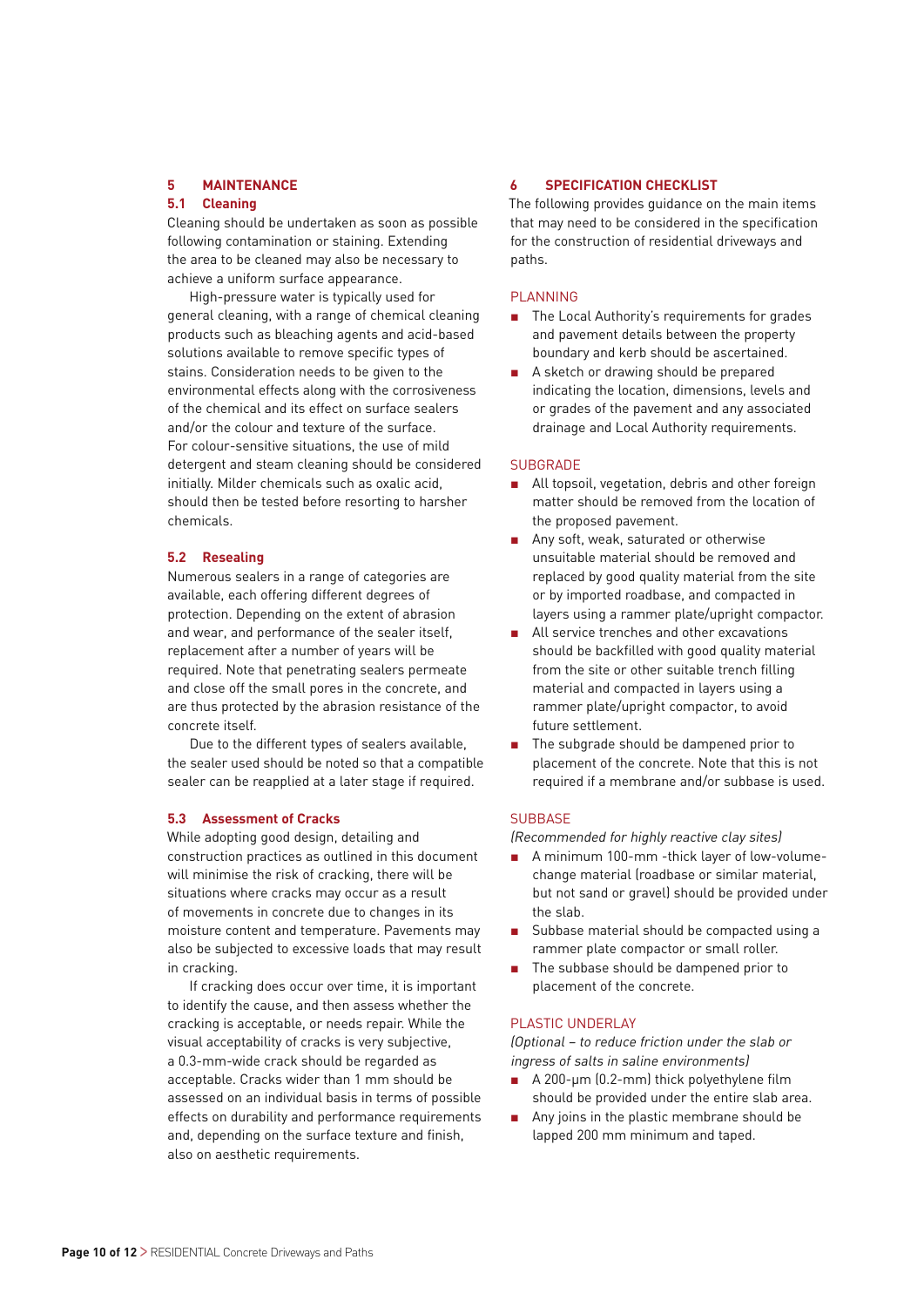#### SAND LAYER

(Recommended – to reduce friction under the slab)

- A 20-mm layer of sand should be provided under the entire slab area.
- The sand should have no more than 5% of silt and clay particles.

#### Formwork

- Edge formwork should extend the full depth of the slab.
- $\blacksquare$  The vertical alignment should be within 5 mm for each 100 mm of height.
- Formwork should be fixed rigidly with pegs to prevent movement during placement of concrete.
- The position of formwork should be within ±5 mm of the location shown on the drawing(s).
- The formwork levels should be set to a tolerance of ±5 mm from the designed level.

#### Reinforcement

- $\blacksquare$  The appropriate mesh size for the particular slab thickness and joint spacing should be provided.
- The mesh should be located in the top half of the slab with minimum (30 mm) cover.
- The mesh should be supported on bar chairs at maximum (800-mm) centres.
- Mesh should have a minimum overlap of 2 cross wires (ie the two outermost cross wires of each sheet are overlapped).
- One N12 trimmer bar should be provided around all penetrations such as access holes.
- 40 mm of cover should be provided to all isolation and expansion joints, and to all slab edges.
- If the mesh is discontinuous at control joints, it should be terminated 40–50 mm away from the joint **Figure 7** depending on the joint type.

#### CONCRETE

- The concrete strength should be nominated (N20 minimum).
- For special-class concrete all required properties such as strength (S20, etc), colour, aggregates and cement colour should be specified.
- $\blacksquare$  The minimum slab thickness should be specified (100 mm usually).
- Slabs and areas thicker than 100 mm should be compacted using an immersion vibrator.
- Concrete should be continuously cured for at least 3 days from the completion of finishing operations, and then allowed to gradually dry out.
- Excess water should not be added to the concrete on site.

#### Finishing

- $\blacksquare$  The type of surface finish should be specified. If proprietary products are involved such as dry shake colour hardeners, the coverage and application should be in accordance with the manufacturer's/supplier's recommendations.
- The surface levels and flatness should be specified. As a guide, the deviation in levelness can be specified as  $\pm 10$  mm from the designed level, and flatness by a maximum deviation or gap under a 3-m straightedge of 12 mm.

#### **JOINTS**

- Isolation joints as shown Figure 5 should be provided wherever the slab abuts existing buildings, pavements, or rigid structures such as drainage pits, access holes or columns. Specify colour of sealant if required.
- Expansion joints as shown Figure 6 should be provided at maximum 15-m centres in any direction. Colour of joint sealant if required and dowel size and spacing should be specified. For 100-mm-thick driveways, 12-mm-diameter dowels at maximum 400-mm centres along the joint would be satisfactory.
- Control joints as shown Figure 7 should be provided at maximum 3-m centres, and at locations where there is a likelihood of a crack occurring (eg at re-entrant corners). The type of control joint should be nominated, along with any requirements for saw cutting, or cutting of the mesh if continuous across the joint.
- **n** Joints should be located so that the longer dimension of any slab panel is no more than 1.5 times the shorter dimension.
- **n** Any angle formed between joints, or a joint and the slab edge, should not be less than 75° to avoid tapered and narrow sections of pavement.

#### Sealing of the Surface

 $\blacksquare$  The sealer should be specified, along with its use in accordance with the manufacturer's recommendations.